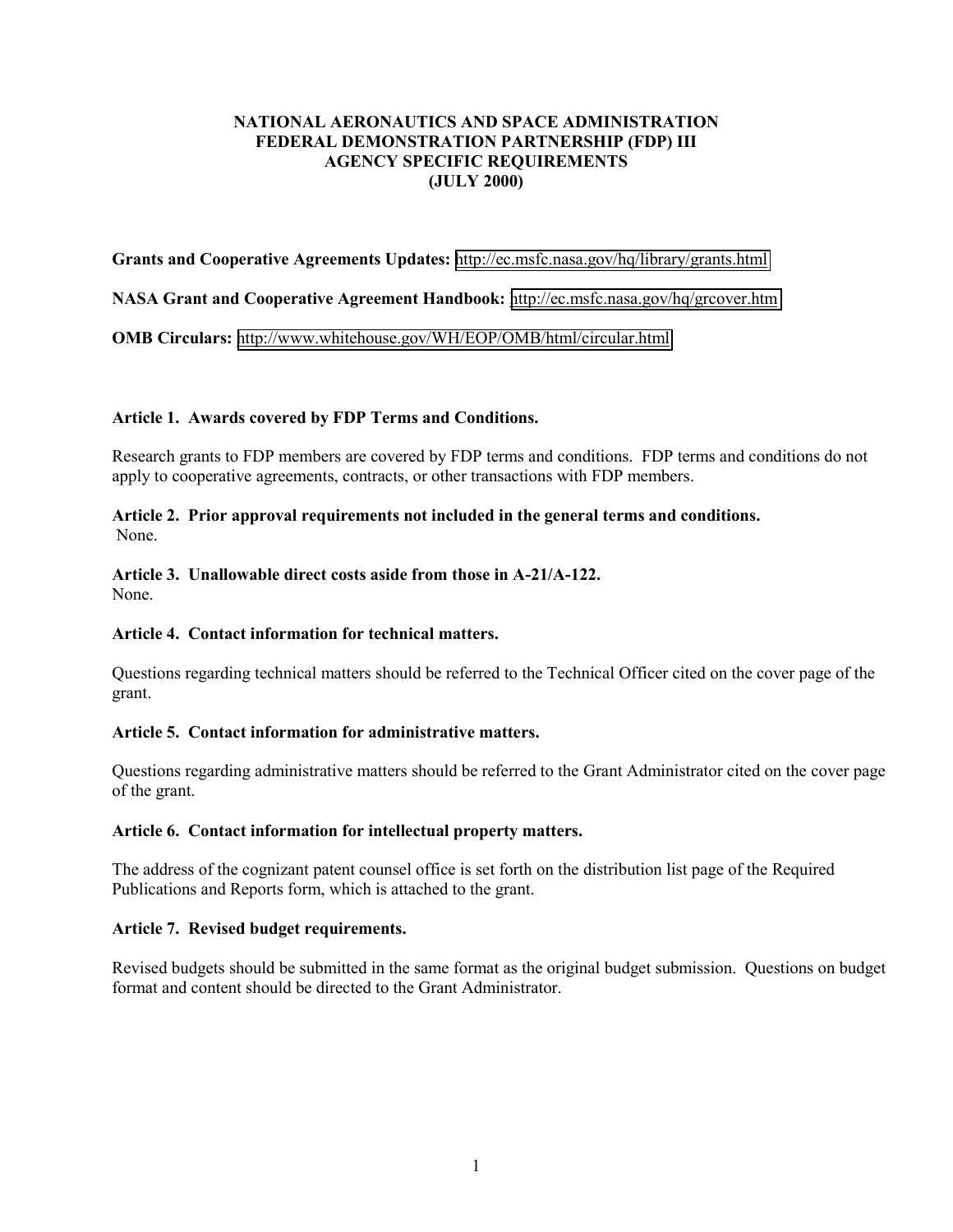#### **Article 8. Technical reporting.**

Technical reporting requirements are addressed in NASA's addendum to FDP General Terms and Conditions Section 51 "Monitoring and reporting program performance," set forth below.

Reference 14 CFR § 1260.22 Technical publications and reports (February 2000)

(a) NASA encourages the widest practicable dissemination of research results at any time during the course of the investigation.

(1) All information disseminated as a result of the grant shall contain a statement which acknowledges NASA's support and identifies the grant by number (e.g., "The material is based upon work supported by NASA under award No(s) GRNASM99G000001, etc.").

(2) Except for articles or papers published in scientific, technical, or professional journals, the exposition of results from NASA supported research should also include the following disclaimer: "Any opinions, findings, and conclusions or recommendations expressed in this material are those of the author(s) and do not necessarily reflect the views of the National Aeronautics and Space Administration." (b) Reports shall be in the English language, informal in nature, and ordinarily not exceed three pages (not counting bibliographies, abstracts, and lists of other media). The recipient shall submit the following reports:

(1) A Progress Report for all but the final year of the grant. Each report is due 60 days before the anniversary date of the grant and shall briefly describe what was accomplished during the reporting period as outlined in § 1260.151(d). A special condition specifying more frequent reporting may be required.

(2) A Summary of Research (or Educational Activity Report in the case of Education Grants) is due within 90 days after the expiration date of the grant, regardless of whether or not support is continued under another grant. This report shall be a comprehensive summary of significant accomplishments during the duration of the grant.

(c) Progress Reports, Summaries of Research, and Educational Activity Reports shall include the following on the first page:

- (1) Title of the grant.
- (2) Type of report.
- (3) Name of the principal investigator.
- (4) Period covered by the report.
- (5) Name and address of the recipient's institution.
- (6) Grant number.

(d) Progress Reports, Summaries of Research, and Educational Activity Reports shall be distributed as follows:

(1) The original report, in both hard copy and electronic format, to the Technical Officer.

(2) One copy to the NASA Grant Officer, with a notice to the Administrative Grant Officer,

(when administration of the grant has been delegated to ONR), that a report was sent. (e) For Summaries of Research and published reports, one micro-reproducible copy shall also be sent to

the NASA Center for AeroSpace Information (CASI), Attn: Document Processing Section, 7121 Standard Drive, Hanover, MD 21076.

### **Article 9. Financial reporting.**

Financial reporting requirements are addressed in NASA's addendum to FDP General Terms and Conditions Section 52 "Financial reporting," set forth below.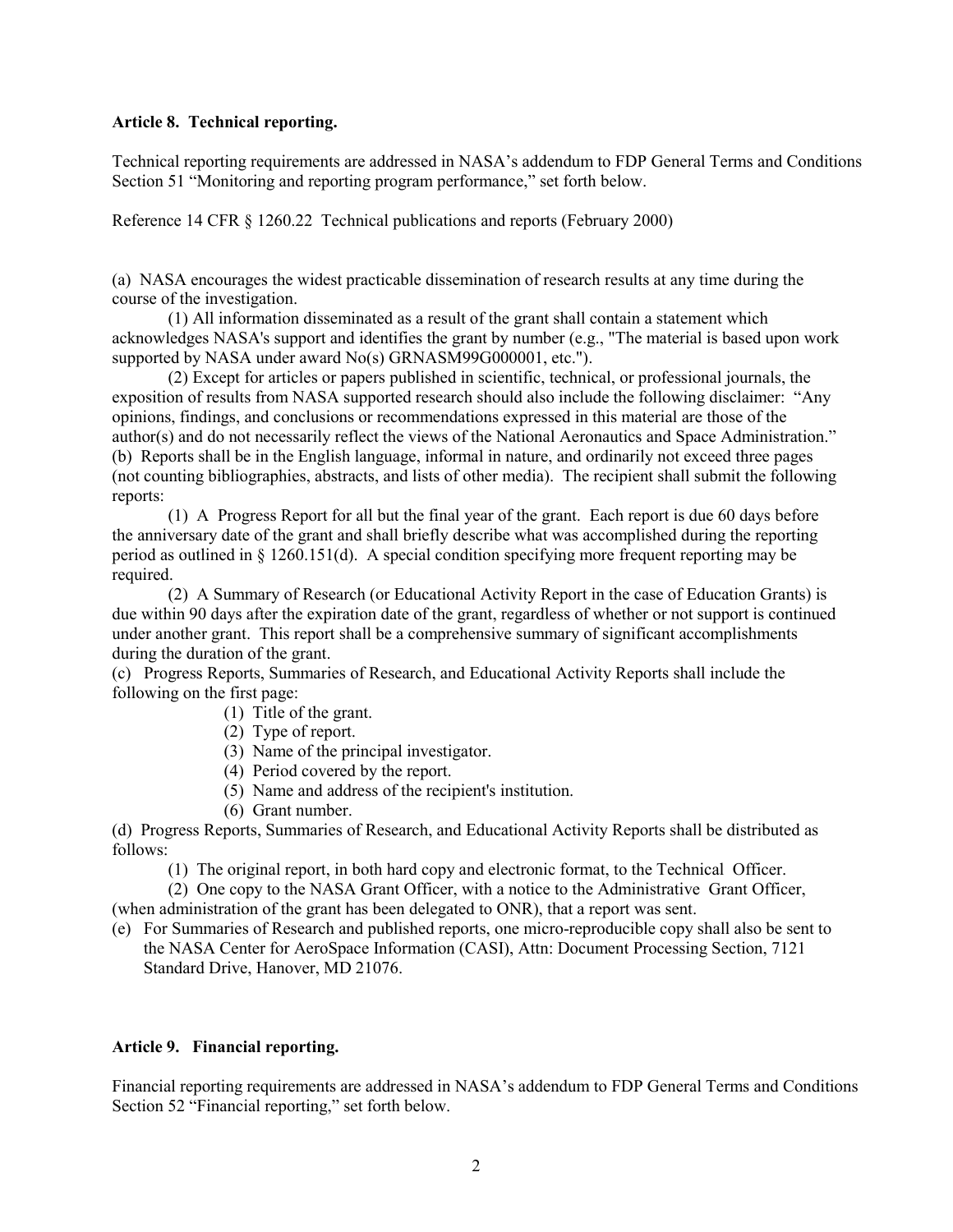# Reference 14 CFR § 1260.26 Financial management (February 2000)

(a) Advance payments by electronic funds transfer will be made by the Financial Management Office of the NASA Center which issued the grant in accordance with procedures provided to the recipient. The recipient shall submit Federal Cash Transaction Reports (SF 272) to the aforementioned office and to the Administrative Grant Officer (if NASA has delegated administration) within 15 working days following the end of each Federal fiscal quarter, containing current estimates of the cash requirements for each of the four months following the quarter being reported. The final SF 272 is due within 90 days after the expiration date of the grant. The final SF 272 shall be submitted to the Financial Management Office, with copies sent to the NASA Grant Officer, and to the Administrative Grant Officer when the Office of Naval Research (ONR) has been delegated grant closeout responsibilities.

(b) Unless otherwise directed by the Grant Officer, any unexpended balance of funds which remains at the end of any funding period, except the final funding period of the grant, shall be carried over to the next funding period, and may be used to defray costs of any funding period of the grant. This includes allowing the carry over of funds to the second and subsequent years of a multiple year grant. This provision also applies to subcontractors performing substantive work under the grant. *For grant renewals, the estimated amount of unexpended funds shall be identified in the grant budget section of the recipient's renewal proposal. NASA reserves the right to remove unexpended balances from grants when insufficient efforts have been made by the grantee to liquidate funding balances in a timely fashion.*

### **Article 10. Incremental funding actions.**

No additional documentation is required to trigger an increment; however, non-compliance with reporting requirements or unacceptable expenditure rates reported on NASA Form 272 Cash Transaction Report may delay incremental funding, but not without prior discussion with recipient.

# **NASA ADDENDA TO FDP GENERAL TERMS AND CONDITIONS**

### **FDP ARTICLES**

- **11. Payments.**
- **12. Revision of program and budget plans.**
- **13. Equipment**
- **14. Intangible property**
- **15. Security Requirements**
- **16. Safety**

### **(1). Payments.**

Refer to Article **9** Financial reporting.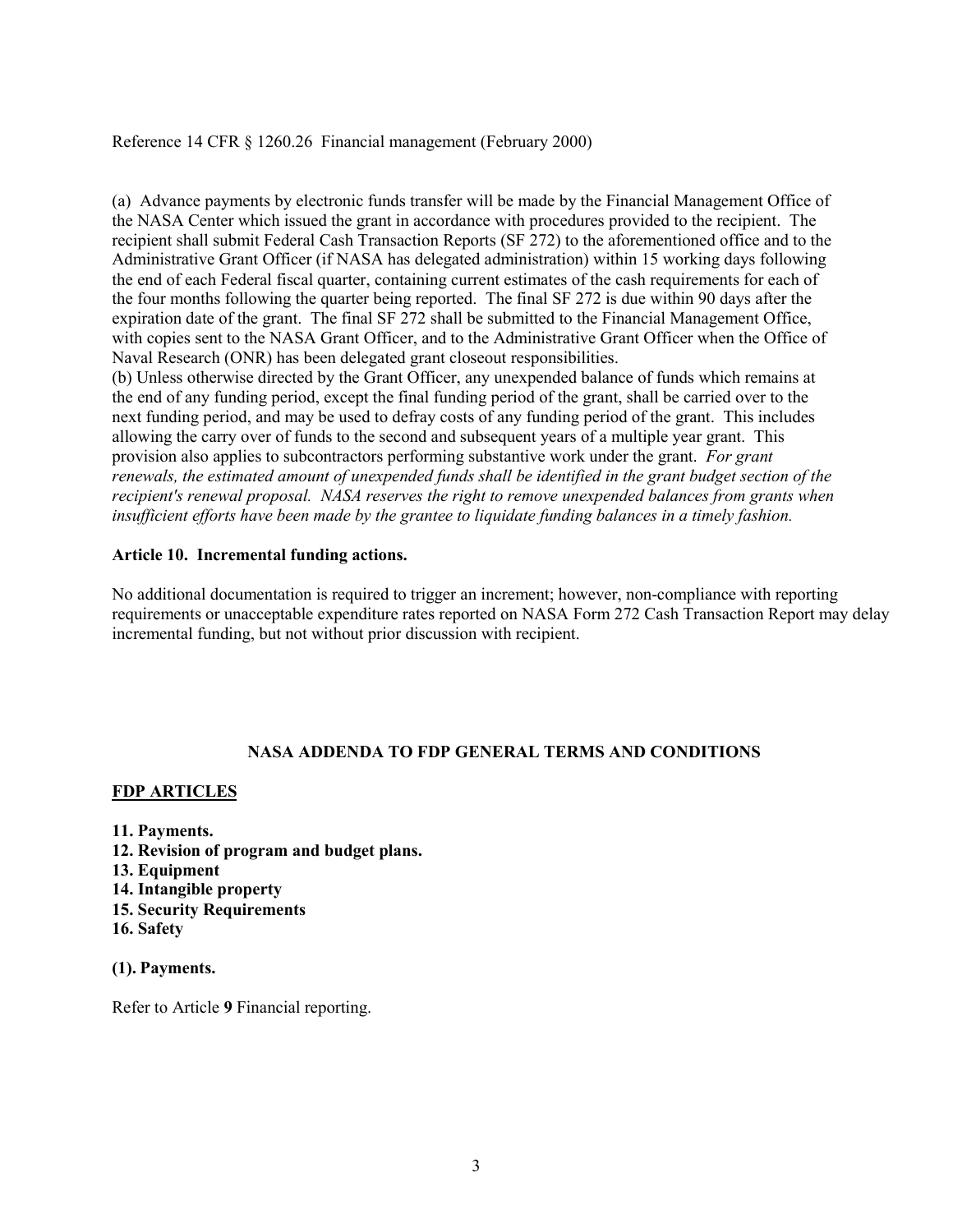# **12. Revision of program and budget plans.**

Paragraph 25(e)(4) of the Article is revised as follows: If uncommitted carry-over funds are likely to be substantial, the estimated amount shall be included in any continuation proposal.

Paragraph 25(m) of the Article is revised as follows: Any extension that would require additional funding must be supported by a proposal submitted at least three months in advance of the expiration date of the grant.

# **Article 13. Equipment.**

Reference 14 CFR § 1260.27 Equipment and other property (February 2000)

(a) On an exceptional basis, NASA permits acquisition of special purpose and general purpose equipment specifically required for use exclusively for research activities.

(b) The recipient shall submit an annual Inventory Report, to be received no later than October 31 of each year, which lists all reportable (non-exempt equipment and/or Federally owned property) in its custody as of September 30. Negative responses for annual Inventory Reports (when there is no reportable equipment) are not required. A Final Inventory Report of Federally Owned Property, including equipment where title was taken by the Government, will be submitted by the recipient no later than 60 days after the expiration date of the grant. Negative responses for Final Inventory Reports are required.

- (1) All reports will include the information listed in paragraph  $(f)(1)$  of  $\S$  1260.134, Equipment. No specific report form or format is required, provided that all necessary information set forth at §  $1260.134(f)(1)$  is provided.
- (2) The original of each report shall be submitted to the Center Deputy Chief Financial Officer, Finance (DCFO(F)). Copies shall be furnished to the Center Industrial Property Officer and to ONR.

# Article 14. **Intangible property.**

Reference 14 CFR § 1260.28 Patent rights (February 2000)

As stated at § 1260.136, this award is subject to the provisions of 37 CFR 401.3(a) which requires use of the standard clause set out at 37 CFR 401.14 "Patent Rights (Small Business Firms and Nonprofit Organizations)" and the following:

(a) Where the term "contract" or "contractor" is used in the "Patent Rights" clause, the term shall be replaced by the term "grant" or "recipient," respectively.

(b) In each instance where the term "Federal Agency," "agency," or "funding Federal agency" is used in the "Patent Rights" clause, the term shall be replaced by the term "NASA."

(c) The NASA regulation applicable to paragraph (e) of the "Patent Rights" clause is at 37 CFR part 404, Licensing of Government-owned Inventions.

(d) The following item is added to the end of paragraph (f) of the "Patent Rights" clause:

"(5) The recipient shall include a list of any Subject Inventions required to be disclosed during the preceding year in the performance report, technical report, or renewal proposal. A complete list (or a negative statement) for the entire award period shall be included in the summary of research."

- (e) The term "subcontract" in paragraph (g) of the "Patent Rights" clause shall include purchase orders.
- (f) The NASA implementing regulation for paragraph (g)(2) of the "Patent Rights" clause is at 48 CFR  $1827.304 - 4(a)(i)(B)$ .
- (g) The following requirement constitutes paragraph (l) of the "Patent Rights" clause: